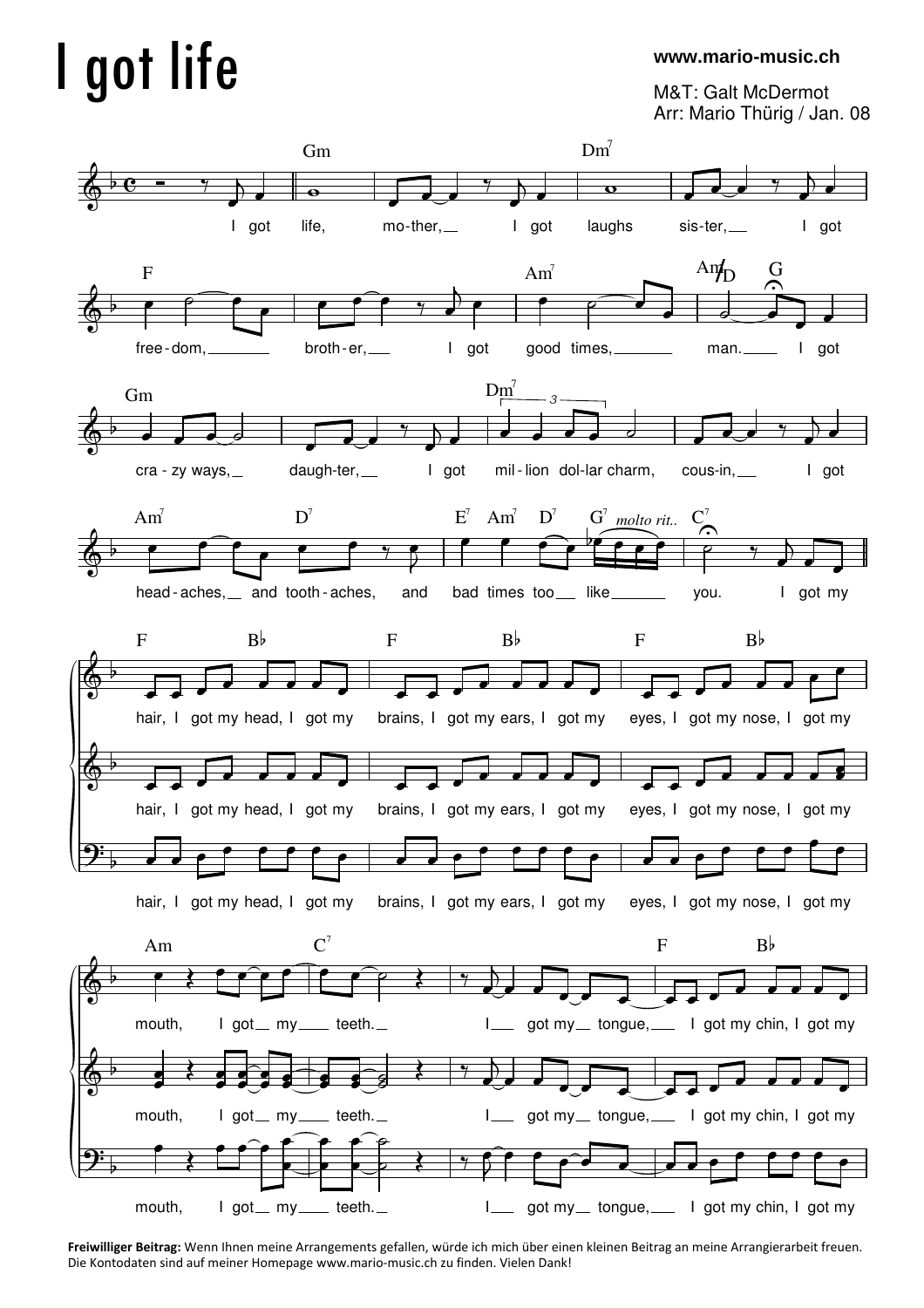I got life - 2

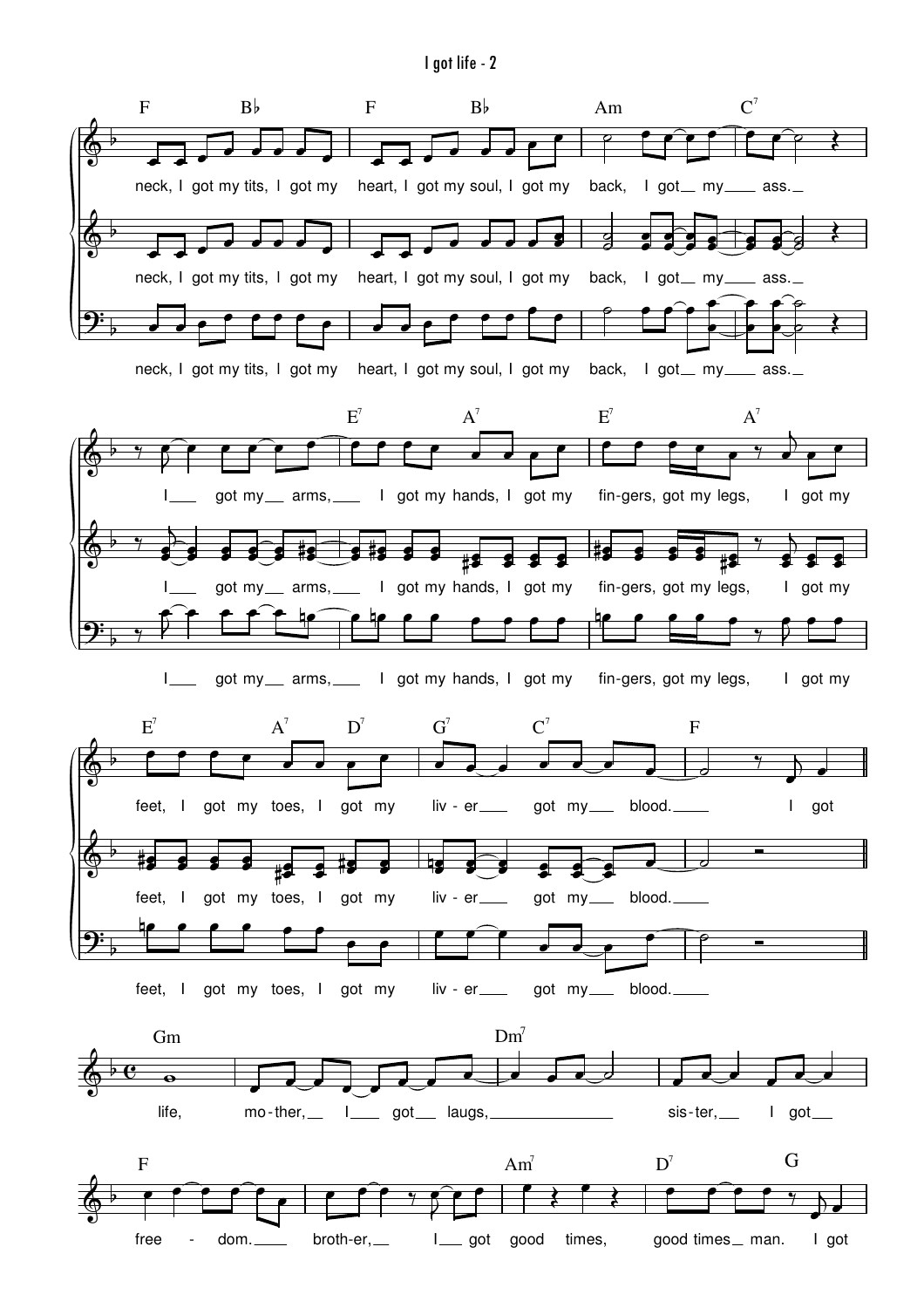I got life - 3